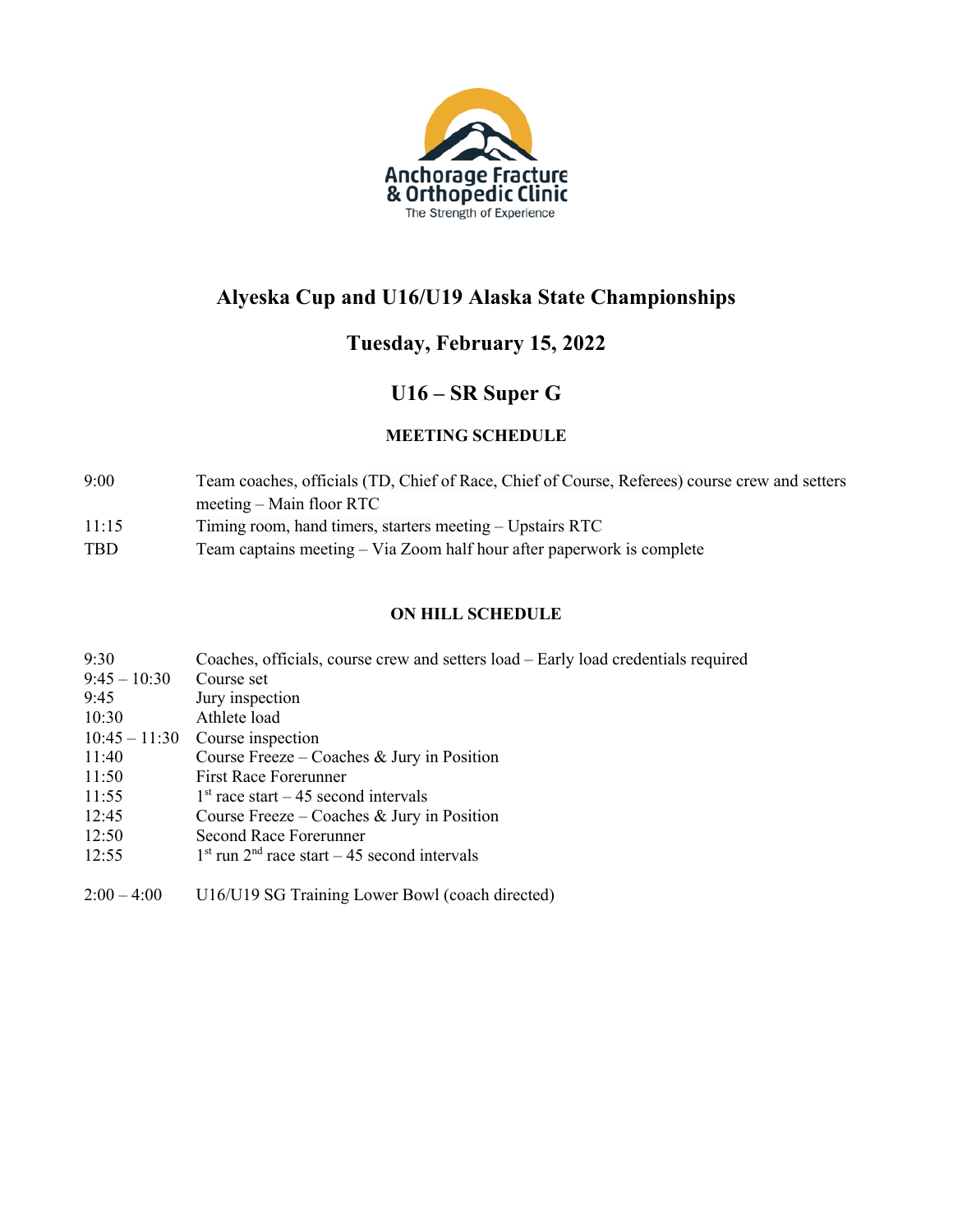

### **Wednesday, February 16, 2022**

## **U12 – U14 Super G Training**

#### **MEETING SCHEDULE**

9:00 Team coaches, officials (TD, Chief of Race, Chief of Course, Referees) course crew and setters meeting – Main floor RTC 11:15 Timing room, hand timers, starters meeting – Upstairs RTC TBD Team captains meeting – Via Zoom half hour after paperwork is complete

| 9:30            | Coaches, officials, course crew and setters load – Early load credentials required |
|-----------------|------------------------------------------------------------------------------------|
| $9:45 - 10:30$  | Course set                                                                         |
| 9:45            | Jury inspection                                                                    |
| 10:30           | Athlete load                                                                       |
| $10:45 - 11:30$ | Course inspection                                                                  |
| 11:40           | Course Freeze – Coaches & Jury in Position                                         |
| 11:50           | First Race Forerunner                                                              |
| 11:55           | $1st$ race start – 45 second intervals                                             |
| 12:45           | Course Freeze – Coaches & Jury in Position                                         |
| 12:50           | Second Race Forerunner                                                             |
| 12:55           | $1st$ run $2nd$ race start – 45 second intervals                                   |
| $2:00 - 4:00$   | U16/U19 SG Training Lower Bowl (coach directed)                                    |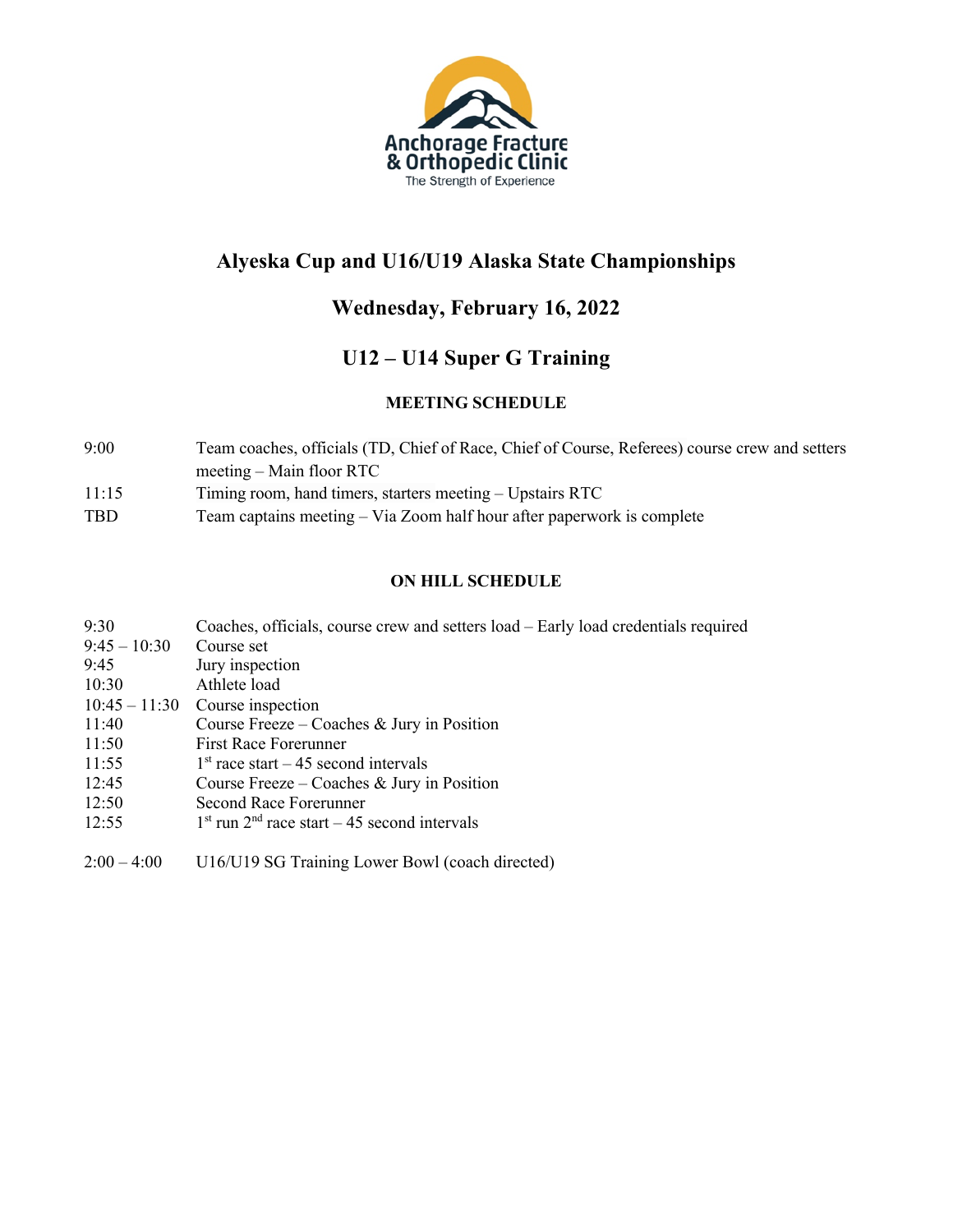

## **Thursday, February 17, 2022**

## **U12 – U14 Super G**

#### **MEETING SCHEDULE**

9:00 Team coaches, officials (TD, Chief of Race, Chief of Course, Referees) course crew and setters meeting – Main floor RTC 11:15 Timing room, hand timers, starters meeting – Upstairs RTC TBD Team captains meeting – Via Zoom half hour after paperwork is complete

#### **ON HILL SCHEDULE**

| 9:30            | Coaches, officials, course crew and setters load - Early load credentials required |
|-----------------|------------------------------------------------------------------------------------|
| $9:45 - 10:30$  | Course set                                                                         |
| 9:45            | Jury inspection                                                                    |
| 10:30           | Athlete load                                                                       |
| $10:45 - 11:30$ | Course inspection                                                                  |
| 11:40           | Course Freeze – Coaches & Jury in Position                                         |
| 11:50           | <b>First Race Forerunner</b>                                                       |
| 11:55           | $1st$ race start – 45 second intervals                                             |
| 12:45           | Course Freeze – Coaches & Jury in Position                                         |
| 12:50           | Second Race Forerunner                                                             |
| 12:55           | $1st$ run $2nd$ race start – 45 second intervals                                   |

#### **2:00 SG VENUE TEAR DOWN AND RACE TRAIL VENUE SET UP**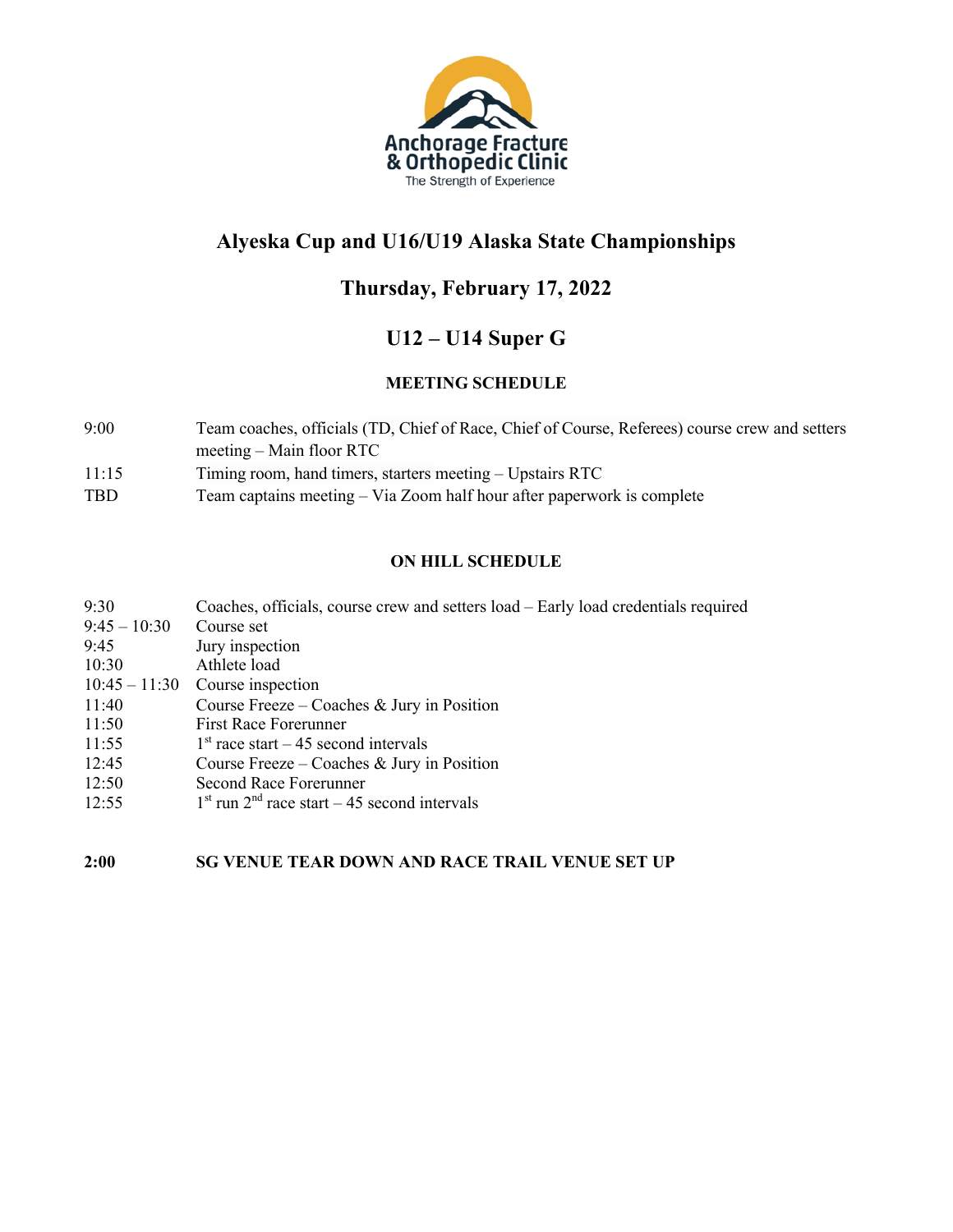

## **Friday, February 18, 2022**

# **U12 – U14 GS**

#### **MEETING SCHEDULE**

- 9:00 Team coaches, officials (TD, Chief of Race, Chief of Course, Referees) course crew and setters meeting – Main floor RTC 9:15 Athlete Bib Pickup 10:15 Timing room, hand timers, starters meeting – Upstairs RTC
- TBD Team captains meeting Via Zoom half hour after paperwork is complete

| Coaches, officials, course crew and setters load – Early load credentials required |
|------------------------------------------------------------------------------------|
| Course set - Race 1                                                                |
| Jury inspection – Race 1 following Course Setters                                  |
| Athletes Load - Bibs must be worn and clearly visible to load lift                 |
| Course inspection $-$ Race 1                                                       |
| $1st$ run start – First Forerunner                                                 |
| 1 <sup>st</sup> Racer Start                                                        |
| $2nd$ run start – First Forerunner                                                 |
| 1 <sup>st</sup> Racer Start of 2 <sup>nd</sup> run                                 |
| Course set - Race 2 (Jury inspection to follow with set)                           |
| Course inspection - Race 2                                                         |
| $1st$ run start – First Forerunner                                                 |
| 1 <sup>st</sup> Racer Start                                                        |
| $2nd$ run start – First Forerunner                                                 |
| $1st$ Racer Start – $2nd$ Run                                                      |
|                                                                                    |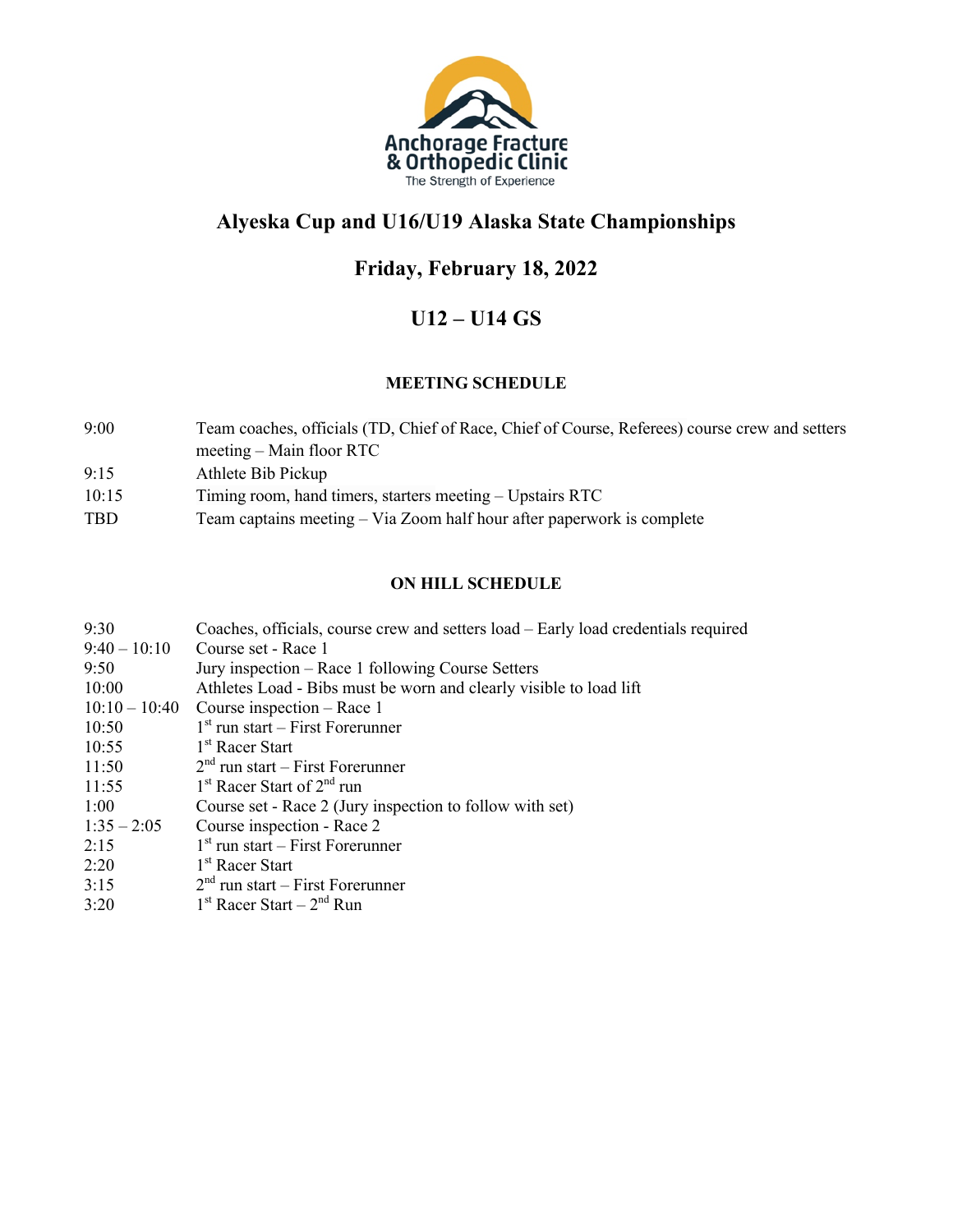

# **Saturday, February 19, 2022**

## **U12 – U14 SL**

#### **MEETING SCHEDULE**

9:00 Team coaches, officials (TD, Chief of Race, Chief of Course, Referees) course crew and setters meeting – Main floor RTC 9:15 Athlete Bib Pickup 10:00 Gate Judges Meeting – Main floor RTC 10:15 Timing room, hand timers, starters meeting – Upstairs RTC TBD Team captains meeting – Via Zoom half hour after paperwork is complete

#### **ON HILL SCHEDULE**

| Coaches, officials, course crew and setters load – Early load credentials required |
|------------------------------------------------------------------------------------|
| Course set - Race 1                                                                |
| Jury inspection – Race 1 following Course Setters                                  |
| Athletes Load - Bibs must be worn and clearly visible to load lift                 |
| Course inspection - Run 1 Race 1                                                   |
| Gate Judges at Start                                                               |
| $1st$ run start – First Forerunner                                                 |
| 1 <sup>st</sup> Racer Start                                                        |
| $11:45 - 12:05$<br>Course Inspection – Run 2 Race 1                                |
| $2nd$ run start – First Forerunner                                                 |
| $1st$ Racer Start of $2nd$ run                                                     |
| Course set - Race 2 (Jury inspection to follow with set)                           |
| Course inspection - Race 2                                                         |
| Gate Judges at Start                                                               |
| $1st$ run start – First Forerunner                                                 |
| 1 <sup>st</sup> Racer Start                                                        |
| Course Inspection – Run 2 Race 2                                                   |
| $2nd$ run start – First Forerunner                                                 |
| $1st$ Racer Start – $2nd$ Run                                                      |
|                                                                                    |

**AWARDS OUTSIDE AFTER THE SECOND RACE CONCLUDES AND PAPERWORK IS COMPLETE**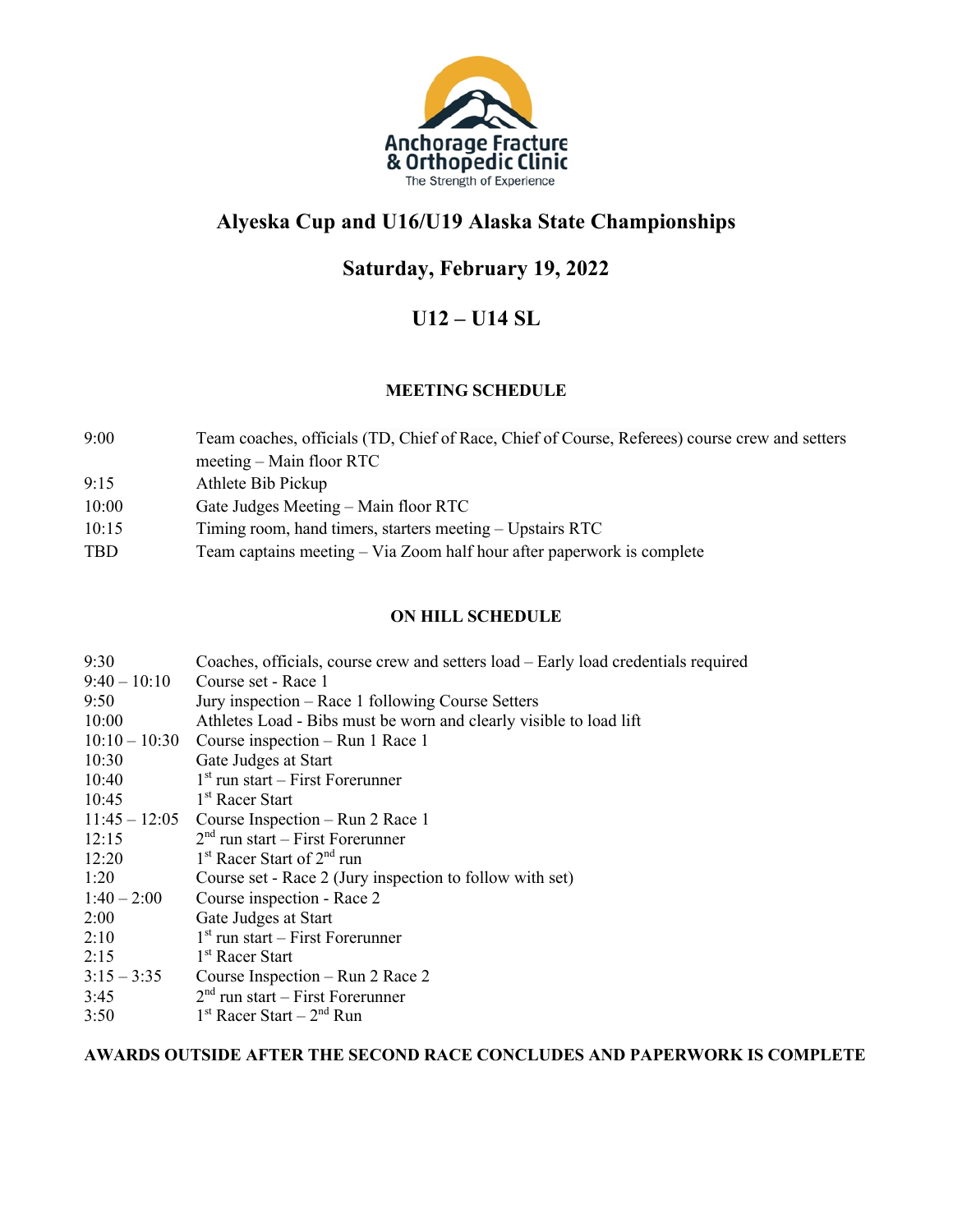

## **Sunday, February 20, 2022**

## **U16-SR SL**

#### **MEETING SCHEDULE**

- 9:00 Team coaches, officials (TD, Chief of Race, Chief of Course, Referees) course crew and setters meeting – Main floor RTC
- 9:15 Athlete Bib Pickup
- 10:00 Gate Judges Meeting Main floor RTC
- 10:15 Timing room, hand timers, starters meeting Upstairs RTC
- TBD Team captains meeting Via Zoom half hour after paperwork is complete

| 9:30            | Coaches, officials, course crew and setters load – Early load credentials required |
|-----------------|------------------------------------------------------------------------------------|
| $9:40 - 10:10$  | Course set - Race 1                                                                |
| 9:50            | Jury inspection – Race 1 following Course Setters                                  |
| 10:00           | Athletes Load - Bibs must be worn and clearly visible to load lift                 |
| $10:10 - 10:50$ | Course inspection – Race 1                                                         |
| 10:45           | Gate Judges at Start                                                               |
| 11:00           | $1st$ run start – First Forerunner                                                 |
| 11:05           | 1 <sup>st</sup> Racer Start                                                        |
| 12:00           | $2nd$ run start – First Forerunner                                                 |
| 12:05           | $1st$ Racer Start of $2nd$ run                                                     |
| 1:00            | Course set - Race 2 (Jury inspection to follow with set)                           |
| $1:45 - 2:20$   | Course inspection - Race 2                                                         |
| 2:15            | Gate Judges at Start                                                               |
| 2:30            | $1st$ run start – First Forerunner                                                 |
| 2:35            | 1 <sup>st</sup> Racer Start                                                        |
| 3:25            | $2nd$ run start – First Forerunner                                                 |
| 3:30            | $1st$ Racer Start – $2nd$ Run                                                      |
|                 |                                                                                    |